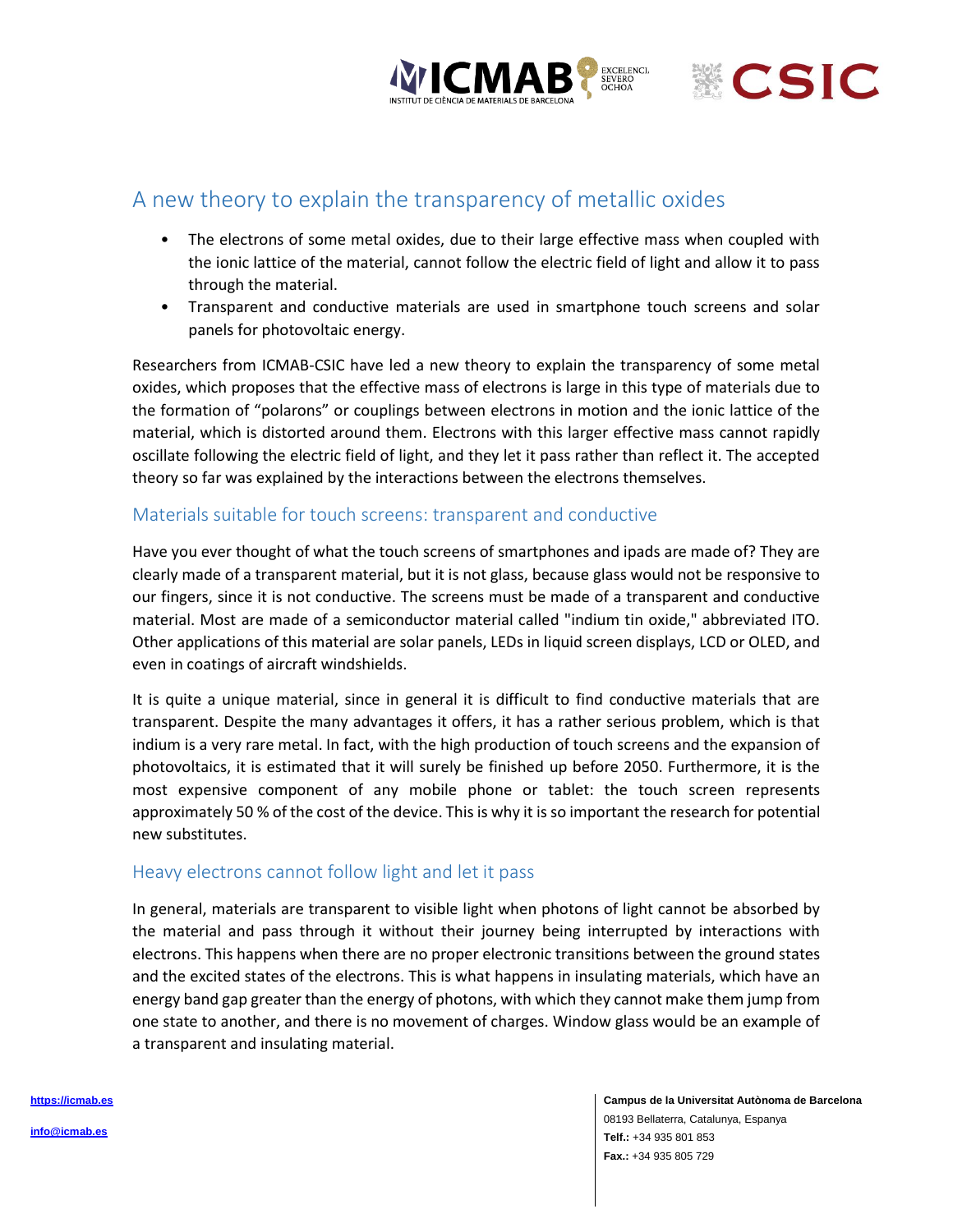



The presence of free charges (electrons) is a fundamental characteristic in metals, which are conductors by nature. In these materials, the electrons, under the influence of the electric field of light, are forced to oscillate, and they radiate light at the same frequency as the receive light. This means that metals tend to shine, because they reflect the light that reaches them. In addition, this makes them opaque, since light does not pass through them. This explains how mirrors are made, formed by a thin metallic layer (behind a protective layer of transparent glass), which reflects all the light that reaches it. And it also explains why steel, aluminum, silver or platinum, for example, are colorless and very bright.

How fast electrons oscillate and the light they reflect depends on their mass. Free electrons are very light, therefore very responsive in the electric field of light, and will reflect light as we have explained. Now, the "heavier" electrons cannot follow the oscillations caused by the electric field of light so quickly, and cannot reflect it, but rather let it pass without interacting; the material is then transparent.

## Looking for a substitute for ITO

But how can we get "heavy" electrons? How can we get a metal that is transparent?

ITO is a material synthesized from indium oxide, an insulating material with a large energy band gap, and transparent. It is made conductive and therefore suitable for touch screens, because the material is doped with tin atoms, which take up places on the indium atoms, and endow it with additional electrons. These free electrons are responsible for the material being conductive. There is an optimal point where the material is transparent and conductive, but if this point is passed, the material becomes more conductive, but acquires the reflection property of metals, and ceases to be transparent. This optimal point has already been well studied and there is no room for improvement in this regard.

The material that researchers from the Institute of Materials Science of Barcelona (ICMAB, CSIC) have studied, thinking that it could be a good substitute for ITO, is a vanadium and strontium oxide. It is a metallic material, but thin layers of this material have been surprisingly found to be transparent. Following the logic above, to be transparent, the mass of the free electrons would have to be large. How is that possible?

#### Polarons and the new theory explaining the transparency of the metal oxides

The currently accepted scenario to explain the transparency of this and other metallic oxides is that the electrons experience very strong electrostatic interactions between them, and they can no longer be considered independent particles, but are part of a set called "correlated electronic system", which makes the effective mass of the electrons larger.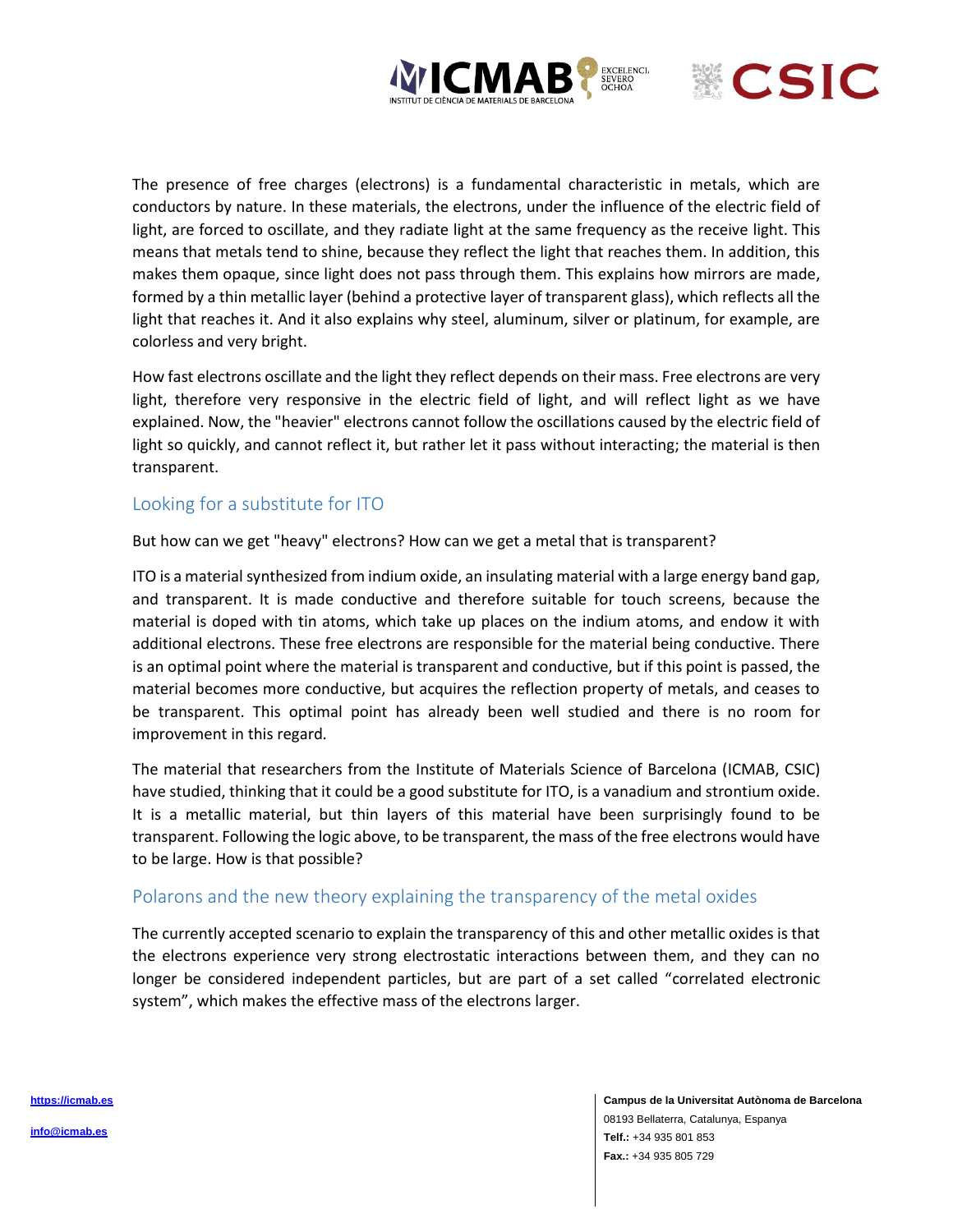



Now, this new study, published in *Advanced Science* and led by researchers from ICMAB, proposes a totally different point of view. "We think that increasing the effective mass of electrons is due to their interactions with the lattice. The electrons of strontium and vanadium oxide and, in general, of metal oxides, move in a matrix of ions (positive and negative). This lattice is deformed by the moving electrons, and this distortion moves with it. It would be like an electron dressed with a distortion of the lattice moving through the material. This coupling between the electron and the lattice is called "polaron", and it is heavier than the free electron, so the effective mass of the electron is greater, which would explain the transparency of the material to visible light, since it cannot follow the oscillations of the electric field of light, and let it pass", explains Josep Fontcuberta, ICMAB researcher and leader of this study.

With this new theory, the paradigm established so far in the field of condensed matter physics is broken. Until now, it was accepted that coulombic interactions between electrons governed the properties of metal oxides. This new theory proposes instead that the interaction between electrons and the ion network plays a crucial role. And what it is more important: many of the experiments validate it.

#### A study from another point of view

The study contains a very complete and unprecedented analysis of some of the electrical and optical properties that are perfectly described with the "polarons" scenario. "In previous studies it had been seen that there could be a relationship, but it had never been analyzed in depth. Furthermore, apart from verifying the theory in tin and vanadium oxide, it has been analyzed in other metallic oxides and in some doped insulators, and it has been verified that the predictions are fulfilled", explains Fontcuberta.

"This study, among other things, is the result of a very exhaustive characterization of the electrical and optical properties of dozens of thin layers of the material in question. It is also the result of a very careful analysis of the data, which has revealed some discrepancies with scenarios and theories established long ago. The patient and meticulous work of Mathieu Mirjolet, ICMAB predoctoral researcher, has made this possible. I do not know if it has been the most relevant discovery of my career, since I do not know what is still to come, but I can assure you that it is one that best ways to illustrate my genuine pleasure in looking at science and life from another point of view" adds Fontcuberta.

The study has been led by ICMAB researchers from the MULFOX group, Josep Fontcuberta and Mathieu Mirjolet, where the materials have been synthesized and most of the characterization and analysis of the data has been carried out, in collaboration with researchers from the University of Santiago de Compostela (F. Rivadulla) and the University of Freiburg (P. Marisk), which have provided complementary measurements of the effective mass of electrons, and with the University of Frankfurt (R. Valentí), which has collaborated in the analysis of the properties of the polaron and of the thin layers of strontium oxide and vanadium.

> **Campus de la Universitat Autònoma de Barcelona** 08193 Bellaterra, Catalunya, Espanya **Telf.:** +34 935 801 853 **Fax.:** +34 935 805 729

**[https://icmab.es](https://icmab.es/)**

**[info@icmab.es](https://icmab.es/)**